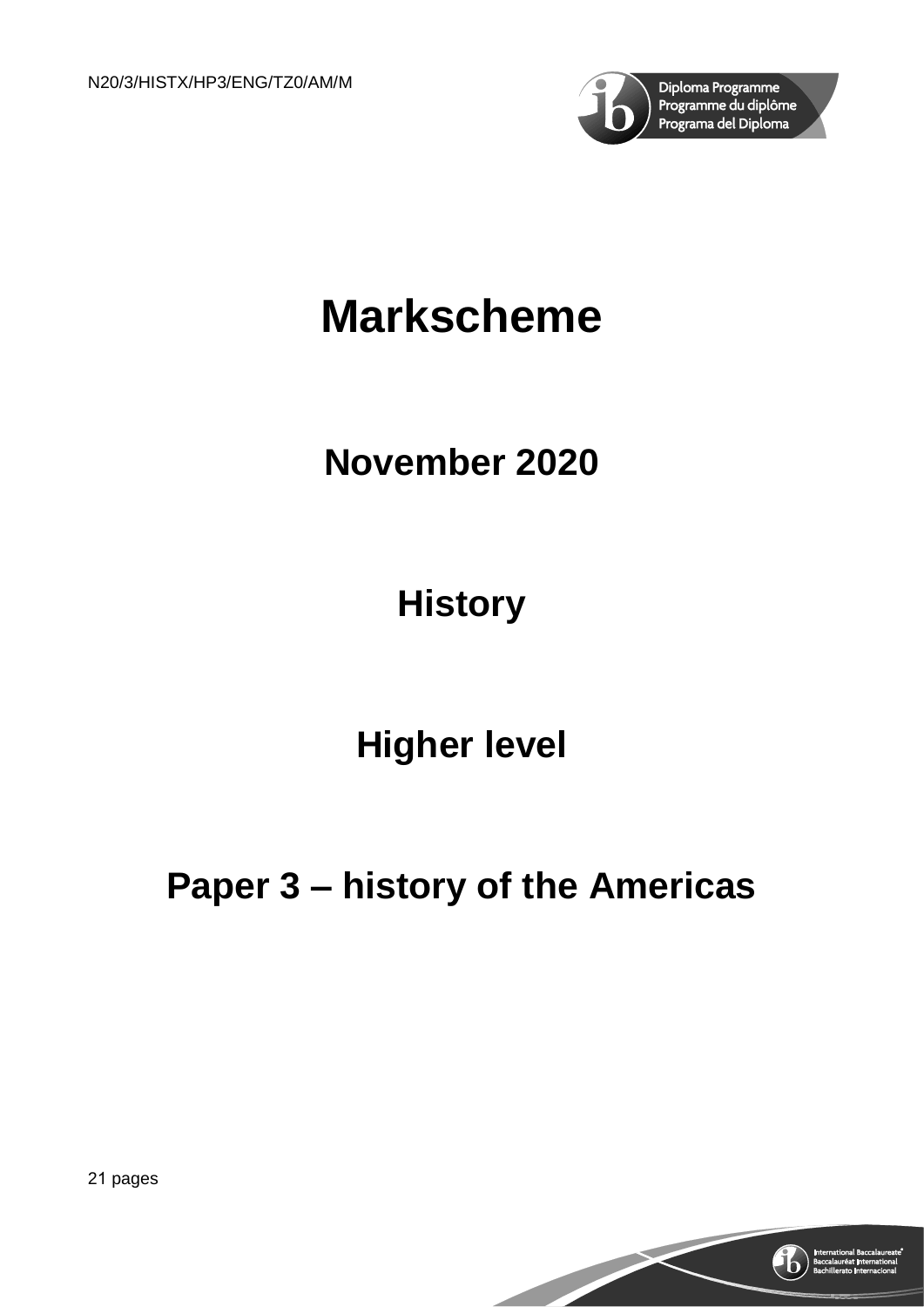No part of this product may be reproduced in any form or by any electronic or mechanical means, including information storage and retrieval systems, without written permission from the IB.

Additionally, the license tied with this product prohibits commercial use of any selected files or extracts from this product. Use by third parties, including but not limited to publishers, private teachers, tutoring or study services, preparatory schools, vendors operating curriculum mapping services or teacher resource digital platforms and app developers, is not permitted and is subject to the IB's prior written consent via a license. More information on how to request a license can be obtained from https://ibo.org/become-an-ib-school/ib-publishing/licensing/applying-for-a-license/.

Aucune partie de ce produit ne peut être reproduite sous quelque forme ni par quelque moyen que ce soit, électronique ou mécanique, y compris des systèmes de stockage et de récupération d'informations, sans l'autorisation écrite de l'IB.

De plus, la licence associée à ce produit interdit toute utilisation commerciale de tout fichier ou extrait sélectionné dans ce produit. L'utilisation par des tiers, y compris, sans toutefois s'y limiter, des éditeurs, des professeurs particuliers, des services de tutorat ou d'aide aux études, des établissements de préparation à l'enseignement supérieur, des fournisseurs de services de planification des programmes d'études, des gestionnaires de plateformes pédagogiques en ligne, et des développeurs d'applications, n'est pas autorisée et est soumise au consentement écrit préalable de l'IB par l'intermédiaire d'une licence. Pour plus d'informations sur la procédure à suivre pour demander une licence, rendez-vous à l'adresse suivante : https://ibo.org/become-an-ib-school/ib-publishing/licensing/applying-for-a-license/.

No se podrá reproducir ninguna parte de este producto de ninguna forma ni por ningún medio electrónico o mecánico, incluidos los sistemas de almacenamiento y recuperación de información, sin que medie la autorización escrita del IB.

Además, la licencia vinculada a este producto prohíbe el uso con fines comerciales de todo archivo o fragmento seleccionado de este producto. El uso por parte de terceros —lo que incluye, a título enunciativo, editoriales, profesores particulares, servicios de apoyo académico o ayuda para el estudio, colegios preparatorios, desarrolladores de aplicaciones y entidades que presten servicios de planificación curricular u ofrezcan recursos para docentes mediante plataformas digitales— no está permitido y estará sujeto al otorgamiento previo de una licencia escrita por parte del IB. En este<br>enlace encontrará más información sobre cómo solicitar una licencia: enlace encontrará más https://ibo.org/become-an-ib-school/ib-publishing/licensing/applying-for-a-license/.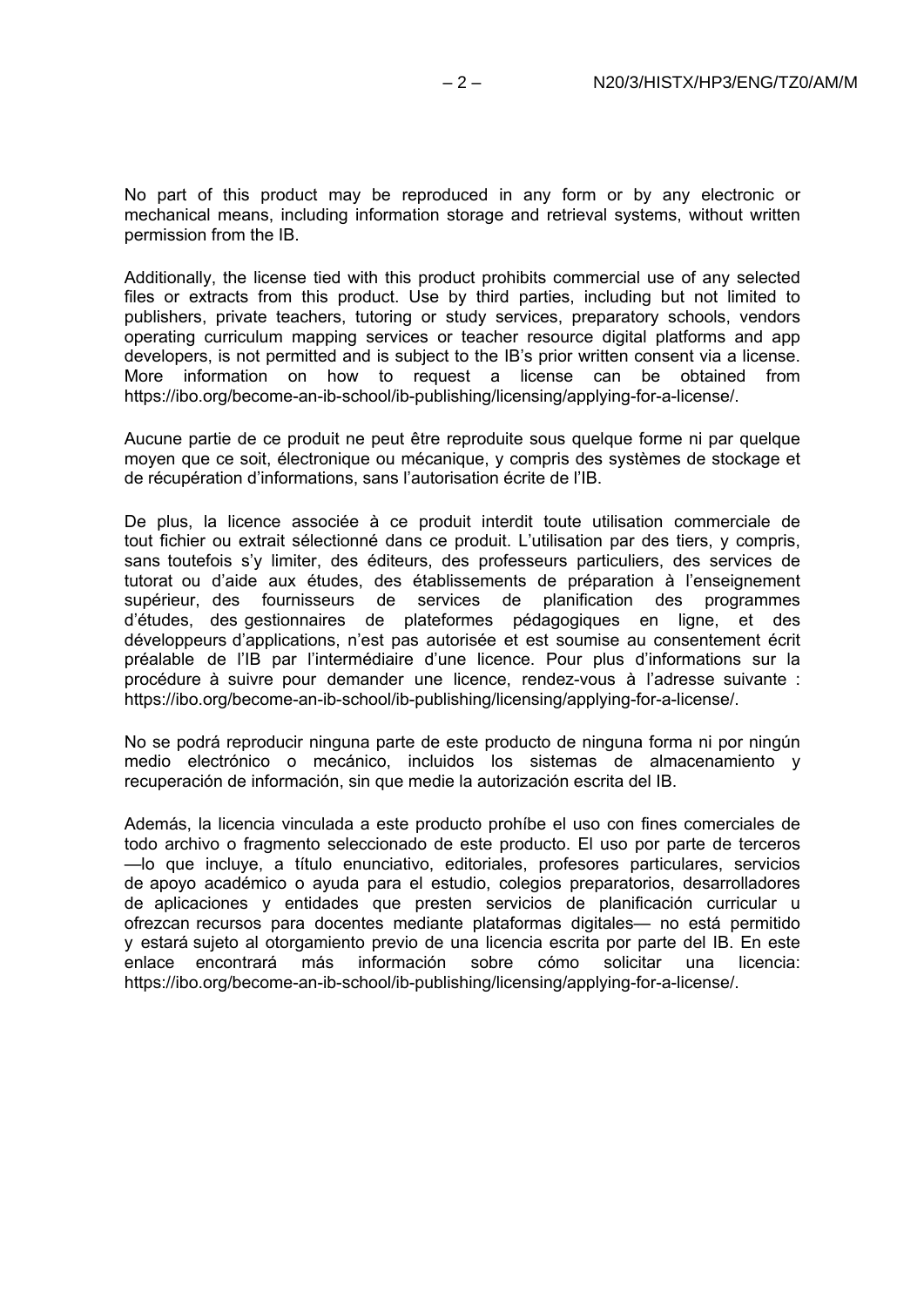Apply the markbands that provide the **"best fit"** to the responses given and **award credit wherever it is possible to do so**. If an answer indicates that the demands of the question are understood and addressed but that **not all implications are considered (for example, compare or contrast; reasons or significance; methods or success)**, then examiners should not be afraid of using the full range of marks allowed for by the markscheme. Responses that offer good coverage of some of the criteria should be rewarded accordingly. **If you are uncertain about the content/accuracy of a candidate's work please contact your team leader.**

| <b>Marks</b> | Level descriptor                                                                                                                                                                                                                                 |
|--------------|--------------------------------------------------------------------------------------------------------------------------------------------------------------------------------------------------------------------------------------------------|
|              | Responses are clearly focused, showing a high degree of awareness of the demands<br>and implications of the question. Answers are well structured, balanced and effectively<br>organized.                                                        |
|              | Knowledge is detailed, accurate and relevant. Events are placed in their historical<br>context, and there is a clear understanding of historical concepts.                                                                                       |
| $13 - 15$    | Examples used are appropriate and relevant, and are used effectively to support the<br>analysis/evaluation.                                                                                                                                      |
|              | Arguments are clear and coherent. There is evaluation of different perspectives, and this<br>evaluation is integrated effectively into the answer.                                                                                               |
|              | The answer contains well-developed critical analysis. All, or nearly all, of the main points<br>$\bullet$<br>are substantiated, and the response argues to a reasoned conclusion.                                                                |
|              | The demands of the question are understood and addressed. Answers are generally well<br>structured and organized, although there may be some repetition or lack of clarity in<br>places.                                                         |
| $10 - 12$    | Knowledge is accurate and relevant. Events are placed in their historical context, and<br>there is a clear understanding of historical concepts. Examples used are appropriate and<br>relevant, and are used to support the analysis/evaluation. |
|              | Arguments are mainly clear and coherent. There is some awareness and evaluation of<br>$\bullet$<br>different perspectives.                                                                                                                       |
|              | The response contains critical analysis. Most of the main points are substantiated, and<br>the response argues to a consistent conclusion.                                                                                                       |
|              | The response indicates an understanding of the demands of the question, but these<br>$\bullet$<br>demands are only partially addressed. There is an attempt to follow a structured<br>approach.                                                  |
| $7 - 9$      | Knowledge is mostly accurate and relevant. Events are generally placed in their historical<br>context. Examples used are appropriate and relevant.                                                                                               |
|              | The response moves beyond description to include some analysis or critical<br>commentary, but this is not sustained.                                                                                                                             |
|              | The response indicates some understanding of the demands of the question. While there<br>$\bullet$<br>may be an attempt to follow a structured approach, the response lacks clarity and<br>coherence.                                            |
| 4–6          | Knowledge is demonstrated but lacks accuracy and relevance. There is a superficial<br>understanding of historical context. The answer makes use of specific examples,<br>although these may be vague or lack relevance.                          |
|              | There is some limited analysis, but the response is primarily narrative/descriptive in<br>$\bullet$<br>nature, rather than analytical.                                                                                                           |
|              | There is little understanding of the demands of the question. The response is poorly<br>$\bullet$<br>structured or, where there is a recognizable essay structure, there is minimal focus on<br>the task.                                        |
| $1 - 3$      | Little knowledge is present. Where specific examples are referred to, they are factually<br>incorrect, irrelevant or vague.                                                                                                                      |
|              | The response contains little or no critical analysis. It may consist mostly of<br>generalizations and poorly substantiated assertions.                                                                                                           |
| 0            | Response does not reach a standard described by the descriptors above.<br>$\bullet$                                                                                                                                                              |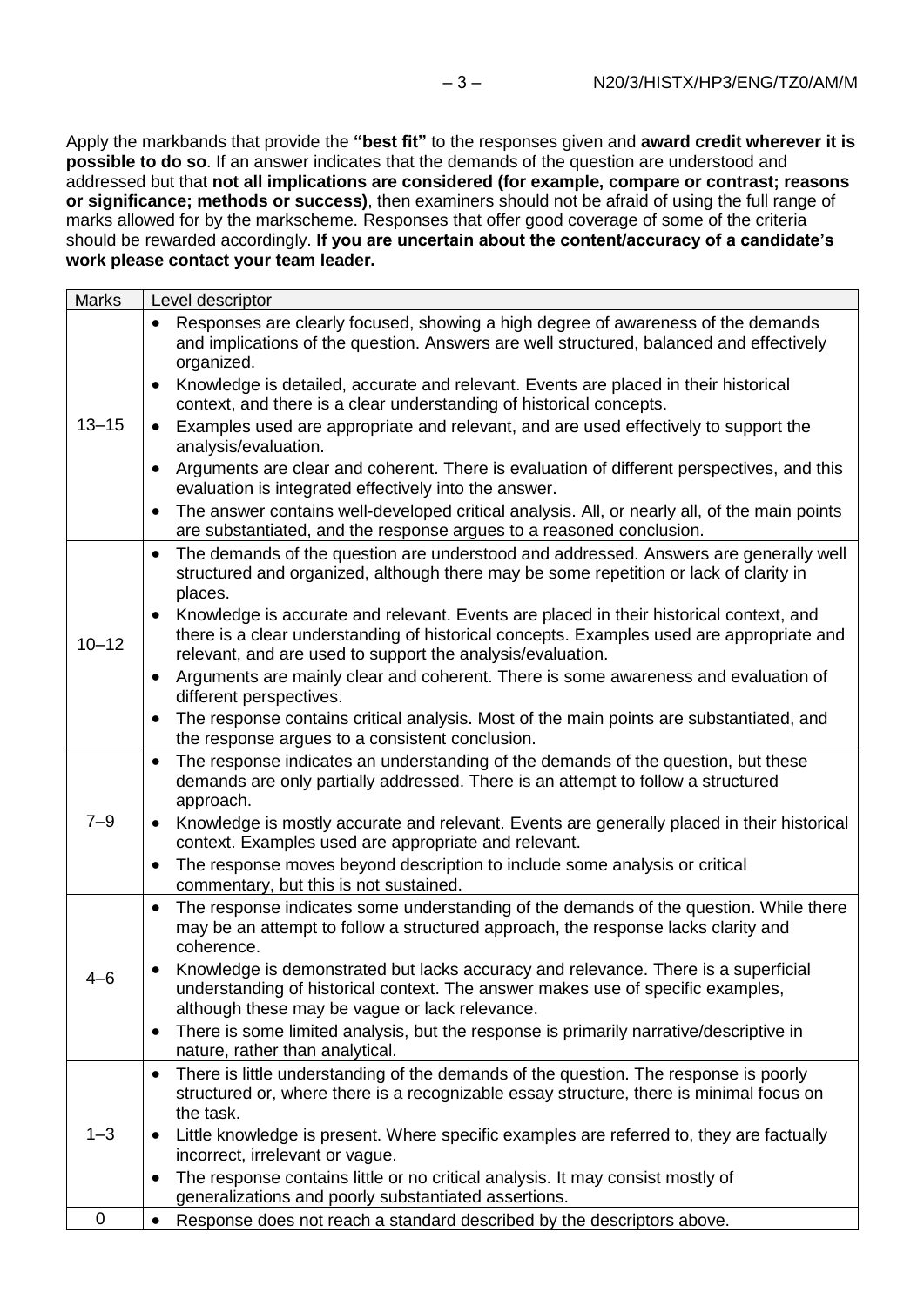#### **Section 1: Indigenous societies and cultures in the Americas (c750–1500)**

**1.** Compare and contrast the political organization of **one** non-sedentary and **one** semi-sedentary society.

The question requires that candidates give an account of the similarities and differences of the political organization between one non-sedentary and one semi-sedentary society, referring to both throughout. In both cases candidates may refer to a lack of enough resources limiting the size of the population and, in turn, the complexity of the social and political hierarchy. Semi-sedentary societies did not develop states and were commonly led by chiefs who shared power with village councils. Candidates may contrast this condition with non-sedentary societies where continual migration prevented the development of a political hierarchy and alliances. Candidates may also compare the extent to which women enjoyed authority in both cases since family identity was calculated through the female line and they were seen as those in charge of gathering food. Candidates may refer to the populations from the west of the Mississippi River, the small islands in the Caribbean, the least fertile parts of South America, those located in the eastern half of North America and parts of the American Southwest, the large islands of the Caribbean, and central and eastern South America. Candidates' opinions or conclusions will be presented clearly and supported by appropriate evidence.

**2.** Examine the nature of landholding in **two** indigenous societies.

The question requires that candidates consider the interrelationship between the nature of landholding in two indigenous societies. Candidates may state that the indigenous societies had a special relationship with the land, that was not linked to the notion of private property and that it was usually considered as sacred. Candidates may refer to centralized societies like the Aztecs where the population was divided into clans and each one was allocated with a temple and lands for agriculture purposes. They may also refer to the Inca Empire, where the land was considered a possession of the state and plots were allocated to communities of peasants (*ayllus*) that oversaw their management and the payment of taxes to the Empire. Throughout the Americas, there were also numerous communities that performed a mixture of hunter-gathering and agriculture activities. In those cases, the access to land depended on the family or the communal use and there were no permanent landholding or territorial claims. Candidates' opinions or conclusions will be presented clearly and supported by appropriate evidence.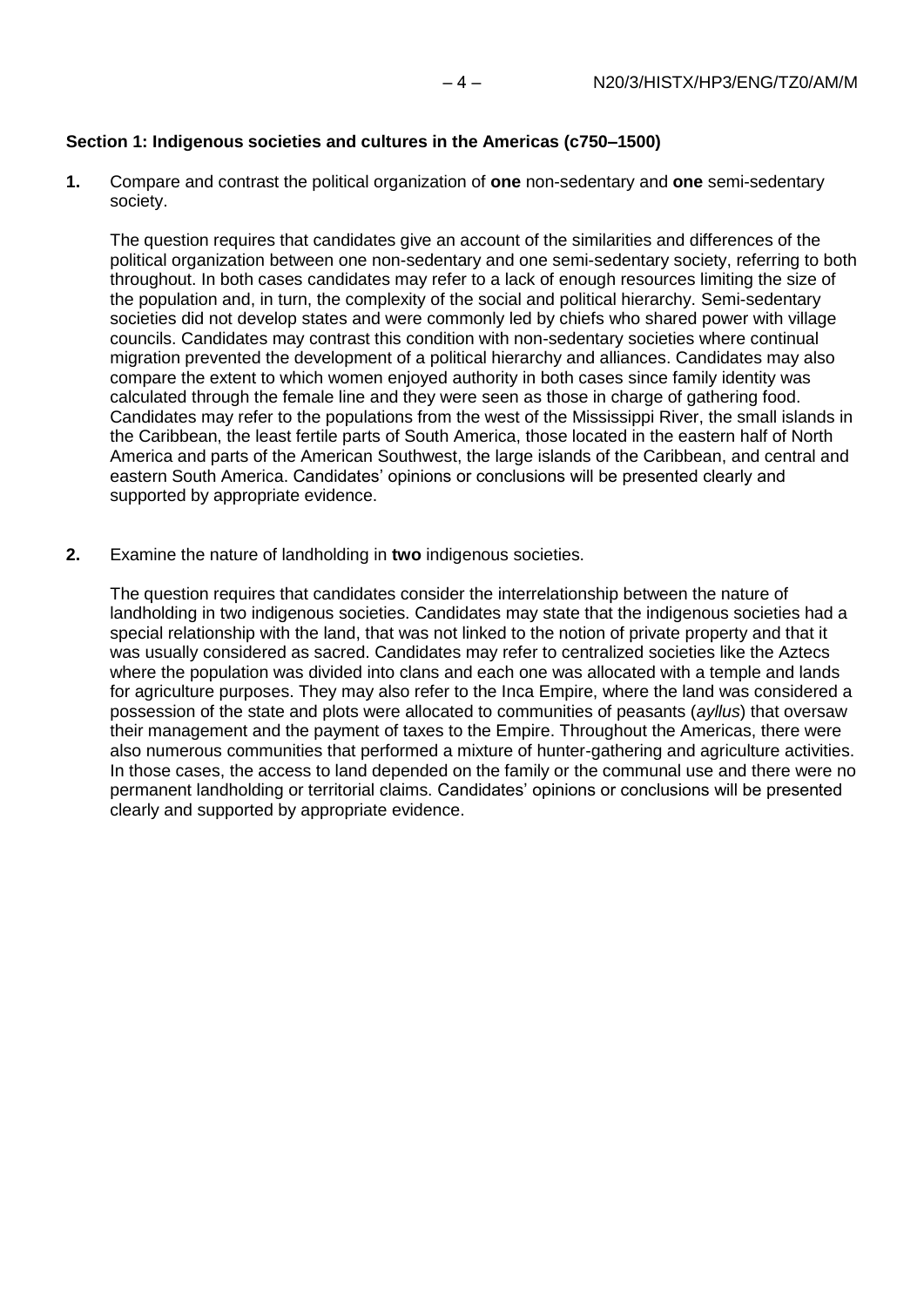#### **Section 2: European explorations and conquests in the Americas (c1492–c1600)**

**3.** "For Europeans in the Americas, the acquisition of gold and silver was more significant than acquiring land." Discuss.

The question requires that candidates offer a considered and balanced review of the statement that for Europeans in the Americas, the acquisition of gold and silver was more significant than acquiring land. To support the statement candidates may refer to the search for precious metals as the main aim that moved Columbus to explore new sea routes in order to avoid encounters with Muslim ships; to replace depletion of African mines and to supply the European need for gold and silver to mint coin; to pay the bureaucracy and army; to pay loans and for luxury purposes. Candidates may also claim that the search for precious metals was what propitiated the initial exploration and conquest of the territory in the Americas. Candidates may challenge the statement by referring to the search for land as the main goal, especially for the lower nobility, conquerors of poor origins and the emerging bourgeoisie. They may also argue that the acquisition of lands was important to boost the prestige of the European courts and to supply many products required in Europe, such as species of animals and wood. Candidates' opinions or conclusions will be presented clearly and supported by appropriate evidence.

**4.** Examine the impact of conquest in the Americas on indigenous women.

The question requires that candidates consider the interrelationship between the conquest in the Americas and its impact on indigenous women. Candidates may refer to a wide range of situations from indigenous women who enjoyed status in local communities and were married to conquerors as part of treaties or pacts, to the cases of those who were taken or relocated to work under European jurisdiction. Candidates may consider that in the Americas, the destruction of native family ties and matrilineal organization left women from many native communities in a vulnerable condition. Candidates may also refer to the compulsory introduction of Christian marriage and the approval of mixed marriage between native women and European men in 1514 that affected their role and status. Other relevant interrelationships may be considered, for example the separation of many women from their communities to live and work for Europeans as domestic servants, peasants, weavers, etc. This forced cohabitation with Europeans led to a process of acculturation and many women became a vector between native and European cultures. It also led to the birth of *mestizos*. Candidates' opinions or conclusions will be presented clearly and supported by appropriate evidence.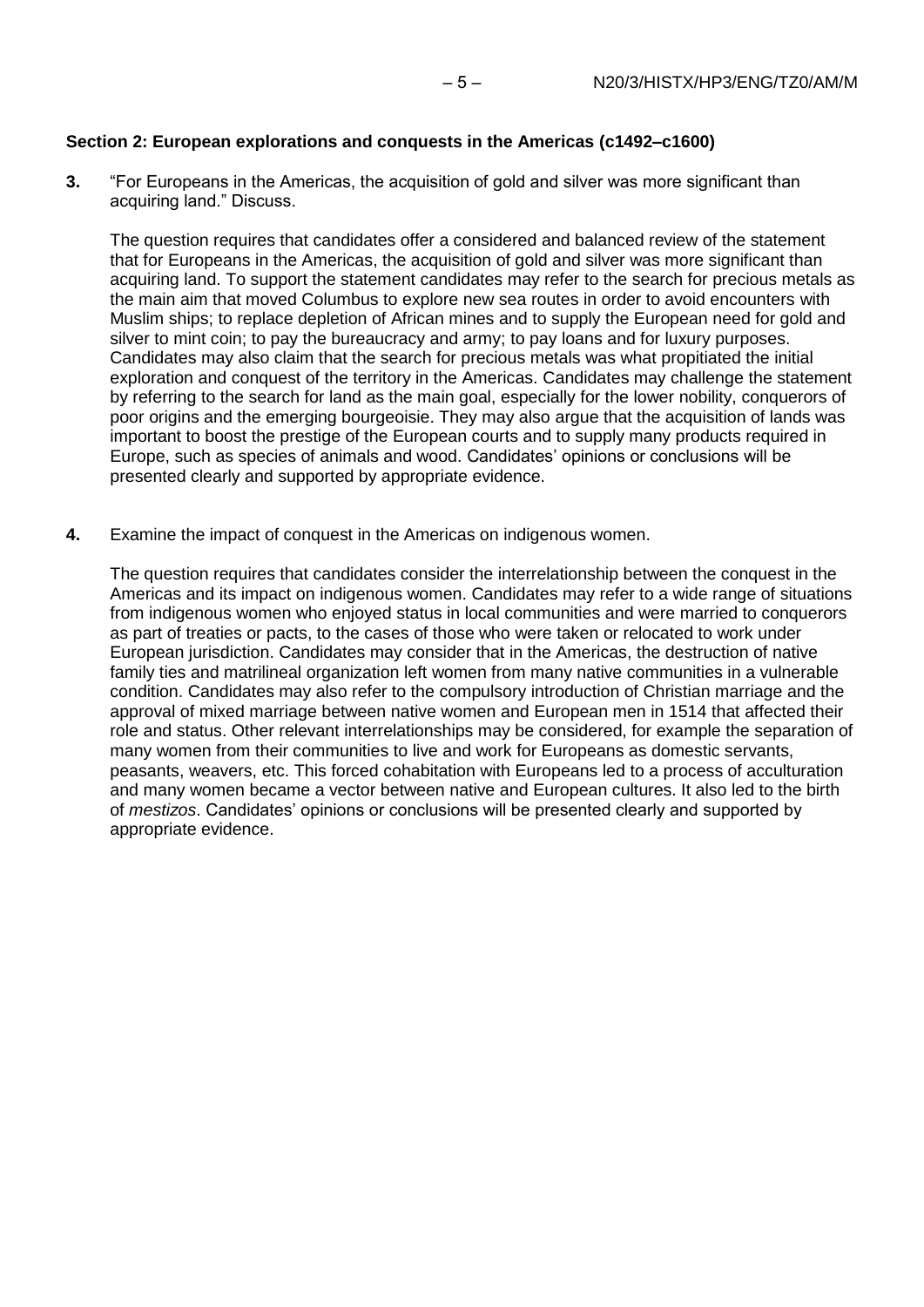### **Section 3: Colonial government in the New World (1500–1800)**

**5.** Evaluate the rule of the Braganza in Portuguese America.

The question requires that candidates make an appraisal of the Braganza rule in Portuguese America, weighing up its strengths and limitations. Candidates may reference as strengths the establishment of an Overseas Council to better control the colonies, the ability to better defend and regain territory (like the regaining of Pernambuco from Dutch control), and the discovery of gold and diamonds that increased the resources of the dynasty. Candidates may also refer to the Pombaline reforms, which improved production and trade between Portugal and the colonies, boosted the Brazilian economy and centralised decisions and taxes. As limitations, candidates may refer to the conflicts with military divisions and the expansion of a new local elite in Brazil that challenged the Braganza policies. Other relevant factors may be addressed, for example the political conflicts and competitions in Portugal that allowed for a stronger local administration in Rio de Janeiro. Candidates' opinions or conclusions will be presented clearly and supported by appropriate evidence.

**6.** Evaluate the impact of mercantilism on **one** colonial government in the New World.

The question requires that candidates make an appraisal of the impact of mercantilism on one colonial government in the New World, weighing up its strengths and limitations. Candidates may refer to mercantilism as the economic theory based on the idea that the wealth of a state depended on the amount of precious metals it could accumulate; promoting the reduction of imports; the expansion of exports; or the state's intervention to control, regulate and limit business. This led to the application of several measures in colonial America to reinforce the presence and authority of the mother country. Due to its requirements of precious metals, the first impact of mercantilism was a stimulus for colonial expansion over new lands in search for mines. Mercantilism was also responsible for several policies that controlled production and trade in the colonies, banned industrial activities to protect European factories and regulated trade. This created a division of labour between the colonies and the imperial countries. While the colonies were supposed to provide metals and raw materials, the imperial countries produced manufactured goods. Candidates may refer to the limitations established by mercantilism as a cause of discontent for businessmen in the New World that eventually led to revolutions. Candidates' opinions or conclusions will be presented clearly and supported by appropriate evidence.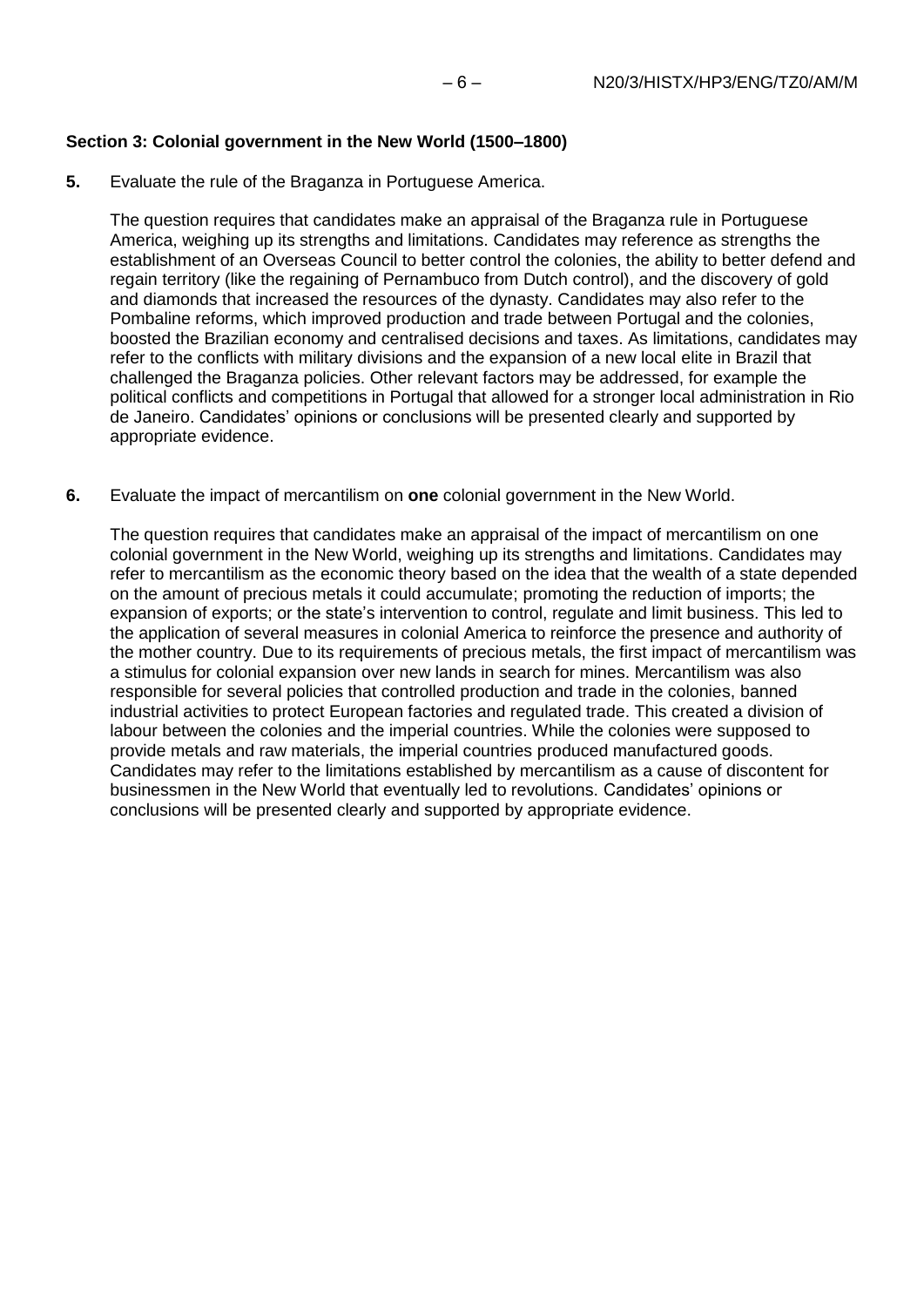#### **Section 4: Religion in the New World (1500–1800)**

**7.** Evaluate the political impact of the Catholic Church in Spanish America.

The question requires that candidates make an appraisal of the political impact of the Catholic Church in Spanish America, weighing up the strengths and limitations. Candidates may refer to the role of Pope Alexander VI, who in 1493, granted the Castilian kings the right to conquer America under the obligation to Christianize the population. They may also refer to the aid the Catholic church provided to legitimize the new Spanish authorities, presenting kings and conquerors as new rulers favoured with God's support. The Catholic church also helped to remove traditional native leaders and local religious authorities accusing them of barbaric practices. Candidates may argue that, in certain cases, the Catholic church could support local chiefs who were baptized and adopted Catholicism. Other relevant factors may be addressed, for example, the Catholic interpretation of the conquest as part of a divine plan. Candidates' opinions or conclusions will be presented clearly and supported by appropriate evidence.

**8.** Examine the role of the Jesuits and the Recollects in New France.

The question requires that candidates consider the interrelationship between the actions taken by the Jesuits and the Recollects in New France. Candidates may refer to the first Jesuits arriving in New France in 1611 and the settlement of the Recollects in Acadia, Newfoundland and Québec from 1516 onwards. Both religious orders' main purpose was to convert the indigenous population to Catholicism and both were aware of the language barrier between them and the indigenous communities. The Jesuits settled among the Huron, learning their language and culture and building a number of missions that initially had little success. A significant part of the Jesuits' evangelical work involved education and the founding of parishes and schools. For its part, the Recollects considered that French settlers were of primordial importance to Christianization and promoted mixed marriages with natives. They also recruited *truchements*, men from humble origins from France that helped them to communicate with the local population through gestures and miming. The stay of the Recollects and their achievements were jeopardized in different moments by French policy and the Anglo-French War. Jesuits were also destabilized by the Papal suppression in 1773. Since Britain refused to allow the Jesuits and the Recollects to recruit new members, both orders declined. Candidates' opinions or conclusions will be presented clearly and supported by appropriate evidence.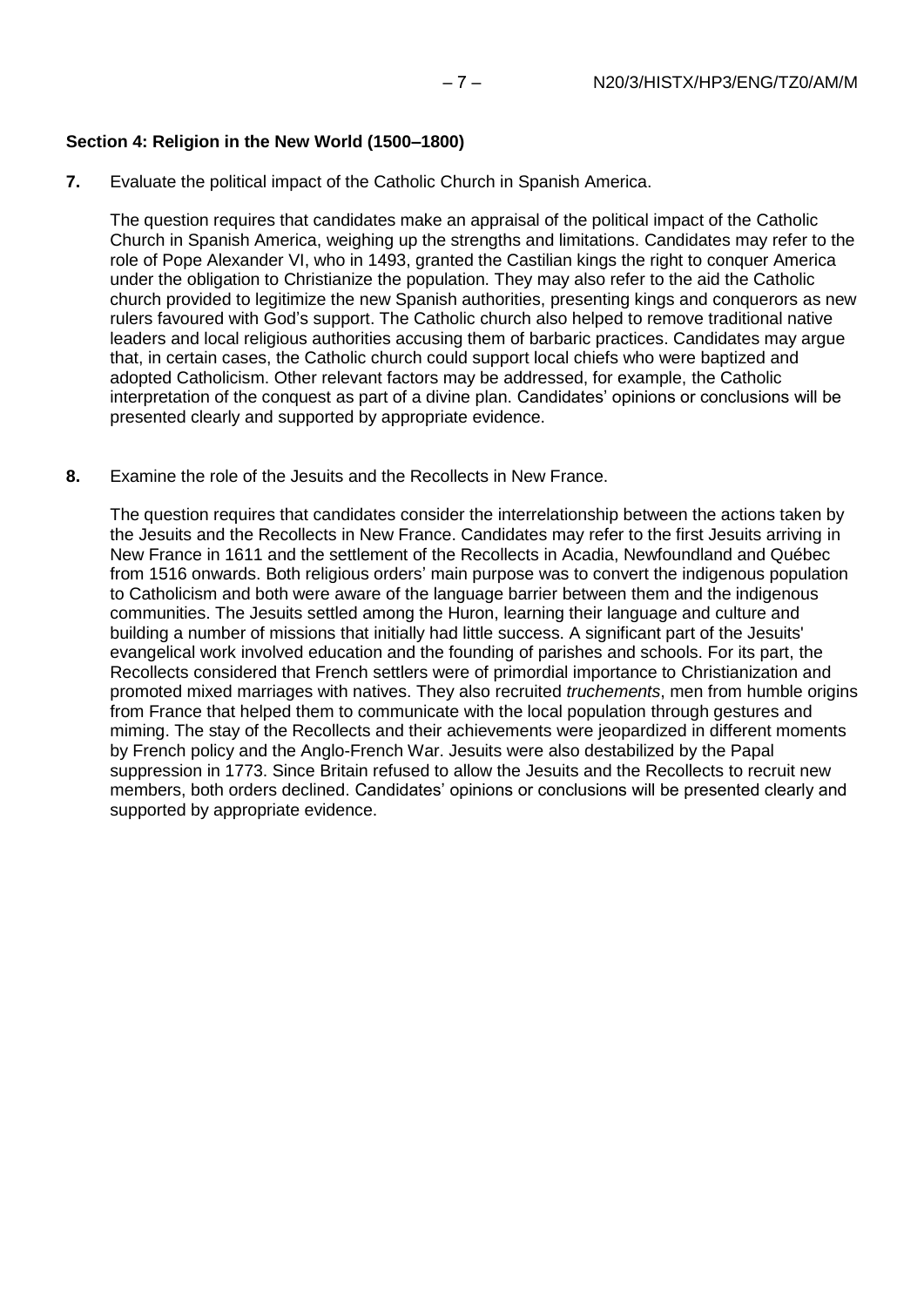#### **Section 5: Slavery and the New World (1500–1800)**

**9.** Discuss the reasons for, and origins of, slavery in the New World.

The question requires that candidates offer a considered and balanced review of the reasons for, and origins of, slavery in the New World. As origins, candidates may refer to the European or transatlantic slave trade, which began around 1500, during the early period of European discoveries, when slaves were often captured in raids or purchased from African kingdoms; while others were originally captured as prisoners of war. Regarding reasons, candidates may refer to the need for a workforce in the New World after the demographic fall within native communities as a result of wars and epidemics. Candidates may also consider the impossibility to allocate European peasants to the colonies, since few men were interested in moving to the Americas. Other relevant factors may be addressed. For example, the protection given to natives by some European crowns, who, influenced by the church, prevented natives from being enslaved and turned their attention to Africans, who were also experienced in intensive agriculture and knew how to raise crops that were unfamiliar to Europeans. Racist ideas about Africans supported the introduction of African slaves. The slave trade was also a lucrative trade that benefited European governments due to the taxes they charged. Candidates' opinions or conclusions will be presented clearly and supported by appropriate evidence.

**10.** "Slavery had a limited economic impact in the New World." To what extent do you agree with this statement?

The question requires that candidates consider the merits or otherwise of the statement that slavery had a limited economic impact in the New World. Candidates may support the statement by considering that slaves were not the only workforce in the New World and that plantations were not the only economic source of revenues, since gold and silver mines were, for a long time, the main source of wealth. Candidates may also support the statement by stating that products such as tobacco and cotton could be grown by farmers without the need of a large workforce. The fact that many slaves were given the possibility to buy their freedom and work as free men could be also discussed. Candidates may challenge the statement by referring to the loss of the local population and the difficulties in bringing over European farmers, which led to the practice of slavery. Candidates may also consider that many tobacco farms gradually became sugar plantations demanding a larger number of workers. Other relevant factors that may be addressed include the closeness between Africa and the Caribbean, the similarities in their climates and the fact that many Africans were already farmers. Candidates may argue that slavery was not banned until the 19th century, showing its economic importance. Candidates' opinions or conclusions will be presented clearly and supported by appropriate evidence.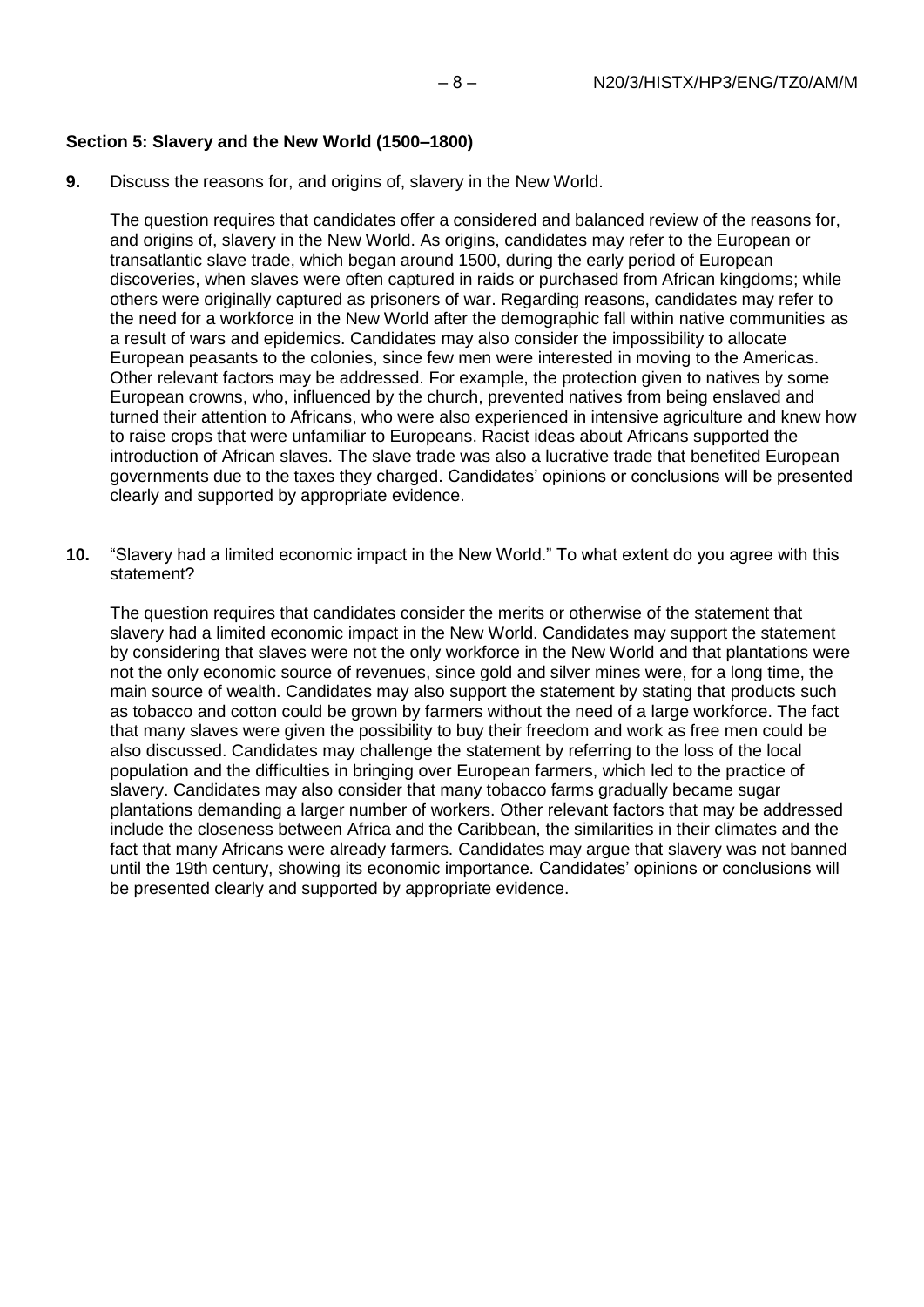#### **Section 6: Independence movements (1763–1830)**

**11.** "The main reason for the Monroe Doctrine was to maintain Latin American Independence." To what extent do you agree with this statement?

The question requires that candidates consider the merits or otherwise of the statement that the main reason for the Monroe Doctrine was to maintain the independence of Latin American nations. The Doctrine, stated by President James Monroe in 1823, warned that the US would not be favourable to any attempts by European powers to re-establish control over newly independent nations in Latin America. He also stated that the US would stay out of European affairs. Other reasons for the Doctrine could be the desire to preempt Great Britain from making a similar declaration, to protect American trade with Latin America and to establish Latin America as an American sphere of influence. Candidates' opinions or conclusions will be presented clearly and supported by appropriate evidence.

**12.** "The economic cost of the wars of independence had a significant impact on society." Discuss with reference to **two** societies.

The question requires that candidates offer a considered and balanced review of the statement that the economic cost of the wars of independence had a significant impact on society. Candidates may support the statement by considering the amount of resources allocated for military campaigns, which exhausted the limited resources of the new states and forced them to go into debt. During the battles, many resources (goods, lands, ports, etc.) were destroyed while the number of casualties reduced the available workforce. The campaigns also dislocated traditional commercial channels, leaving the new states without the benefits of trade or the supply of necessary products. To challenge the statement, candidates may argue that the wars allowed the new states to gain new territories with valuable resources. They also helped to reshape the countries' frontiers, allowing governments to apply better economic management. The period of battles also served to establish relationships with other European countries, like Great Britain and France, which became new partners in lucrative business. The period of war also allowed for the expropriation of belongings and properties that were in the hands of Spanish and English families, growing the treasury of the new states. Candidates' opinions or conclusions will be presented clearly and supported by appropriate evidence.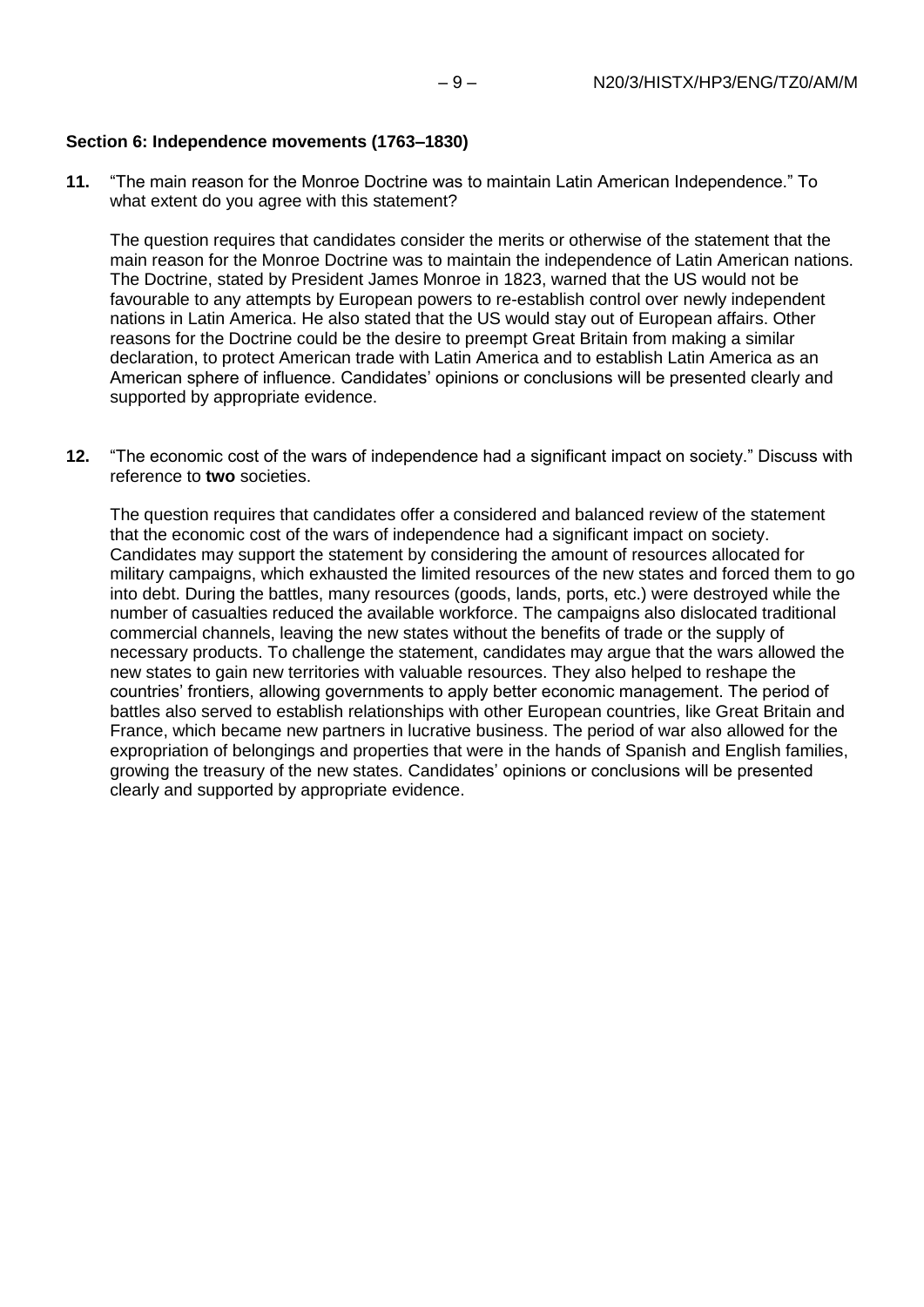#### **Section 7: Nation-building and challenges (c1780–c1870)**

**13.** To what extent did the United States Constitution of 1787 resolve the limitations of the Articles of Confederation?

The question requires that candidates consider the merits or otherwise of the suggestion that the United States Constitution of 1787 resolved the limitations of the Articles of Confederation. Candidates may offer equal coverage of the Constitution and the Articles, or they may prioritize their assessment of the Constitution. However, both aspects must be a feature of the response. Candidates may refer to weaknesses of the Articles, such as the inability to levy taxes, raise an army and/or regulate interstate commerce. They may also refer to the lack of an executive branch and a judicial branch, and a unicameral legislature that treated all states the same. Candidates are likely to say the Constitution resolved these limitations by creating three branches of government with checks and balances; a bicameral legislature with proportional representation in the House and equal representation in the Senate; by giving Congress the ability to tax, regulate interstate commerce, raise an army and declare war. Candidates' opinions or conclusions will be presented clearly and supported by appropriate evidence.

**14.** To what extent did **one** Latin American country overcome challenges to the establishment of a political system?

The question requires that candidates consider the merits or otherwise of the suggestion that one Latin American country overcame challenges to the establishment of a political system. Candidates may refer to economic, political, international and/or social factors. One reason that challenged the establishment of the political system during the period was the diversity of plans for the future political organisation, like in the examples of Argentina, Mexico and Brazil, where some leaders advocated for a republic and others for a monarchy. Another challenge was the fragile economy, the loss of resources due to the wars of independence, the disruption of traditional trade routes and markets, and the lack of tax systems. Candidates may consider the need to define the new frontiers and territories as another challenge since this triggered new conflicts, like in the case of Brazil, Argentina and Uruguay. The role of *caudillos* could also be assessed as a challenge to the establishment of the political system since many of them refused to leave power. Social conflicts derived from class differences and/or ethnic origins also challenged the establishment of the political system, like in the examples of Peru, Bolivia and Mexico. To measure the extent that one Latin American country succeeded or not in establishing a political system, candidates may refer to the holding of regular elections, the establishment of political parties and a congress, the signing of a constitution, etc. Candidates' opinions or conclusions will be presented clearly and supported by appropriate evidence.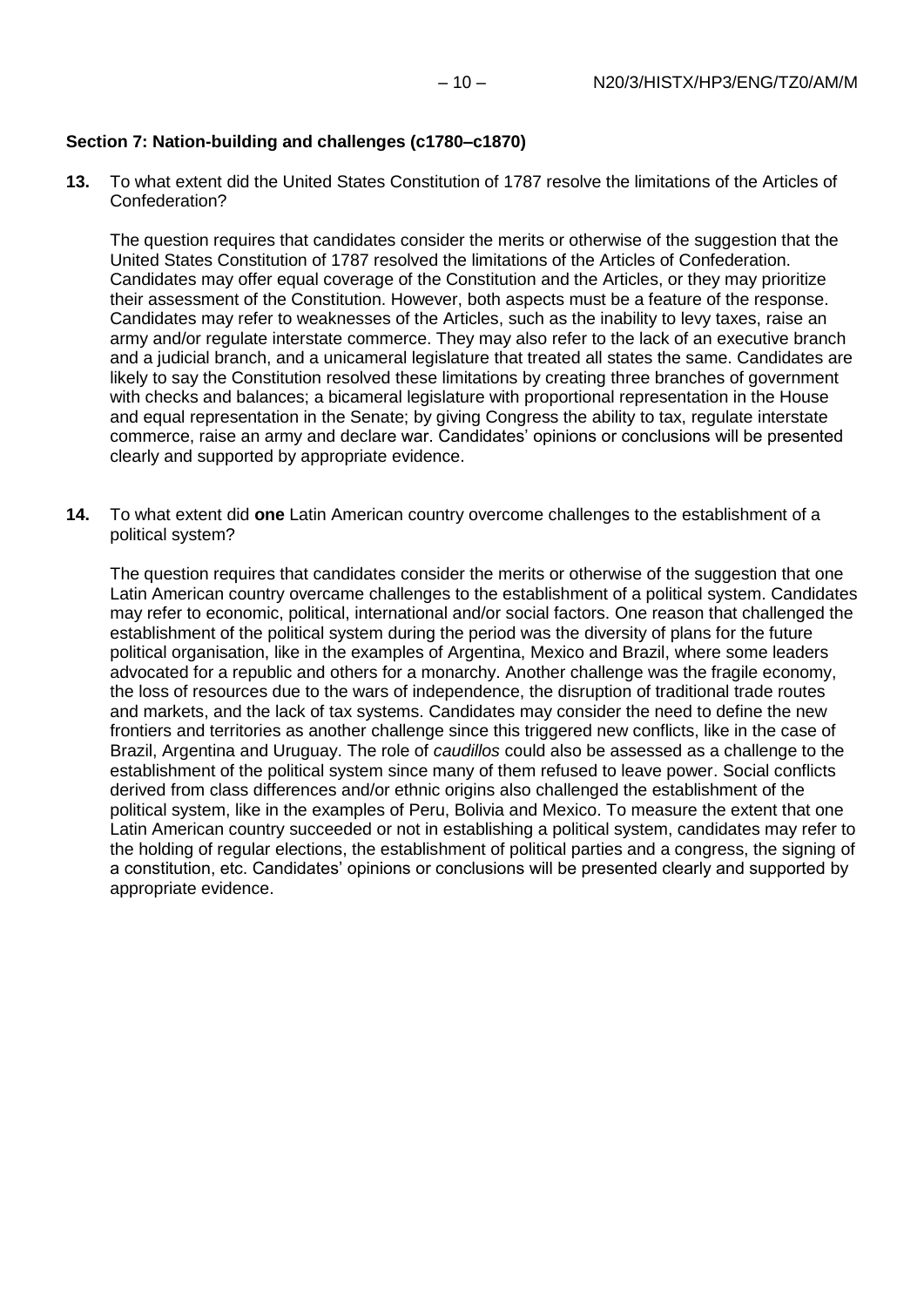#### **Section 8: US Civil War: causes, course and effects (1840–1877)**

**15.** "Political leaders were more significant than military leaders during the Civil War." Discuss.

The question requires that the candidates offer a considered and balanced review of the statement that political leaders were more significant than military leaders during the Civil War. Candidates may offer equal coverage of political leaders and military leaders, or they may prioritize their discussion of significance. However, both aspects will be a feature of the response. Candidates may refer to the significance of Lincoln for the Union and Jefferson Davis for the Confederacy. Military leaders that might be discussed could include McClellan, Meade, Hooker, Burnside, Grant or Sherman for the North. For the South: Lee, Jackson, Stuart, Johnston Longstreet or Forrest could be discussed. Candidates might argue that the significance of political and military leaders varied at different times during the war or on the eventual outcome of the war. Candidates' opinions or conclusions will be presented clearly and supported by appropriate evidence.

#### **16.** Examine the importance of African Americans to the Union victory in the Civil War.

This question requires that candidates consider the interrelationship between African Americans and the Union victory in the Civil War. Candidates may refer to slaves leaving plantations in the South after the Emancipation Proclamation, thus disrupting the economy of the South and hurting the Confederate cause. Between 180,000 and 200,000 African-American troops served in the Union Army, roughly ten percent of the total army. Though few African Americans saw battle, they performed many valuable jobs, freeing up white soldiers to fight. The most notable fighting unit was the 54th Massachusetts, which saw action in South Carolina. Some candidates might argue that African Americans had little to do with the eventual outcome as nearly all the major battles were conducted by white troops and that other factors had more to do with the outcome. Candidates' opinions or conclusions will be presented clearly and supported by appropriate evidence.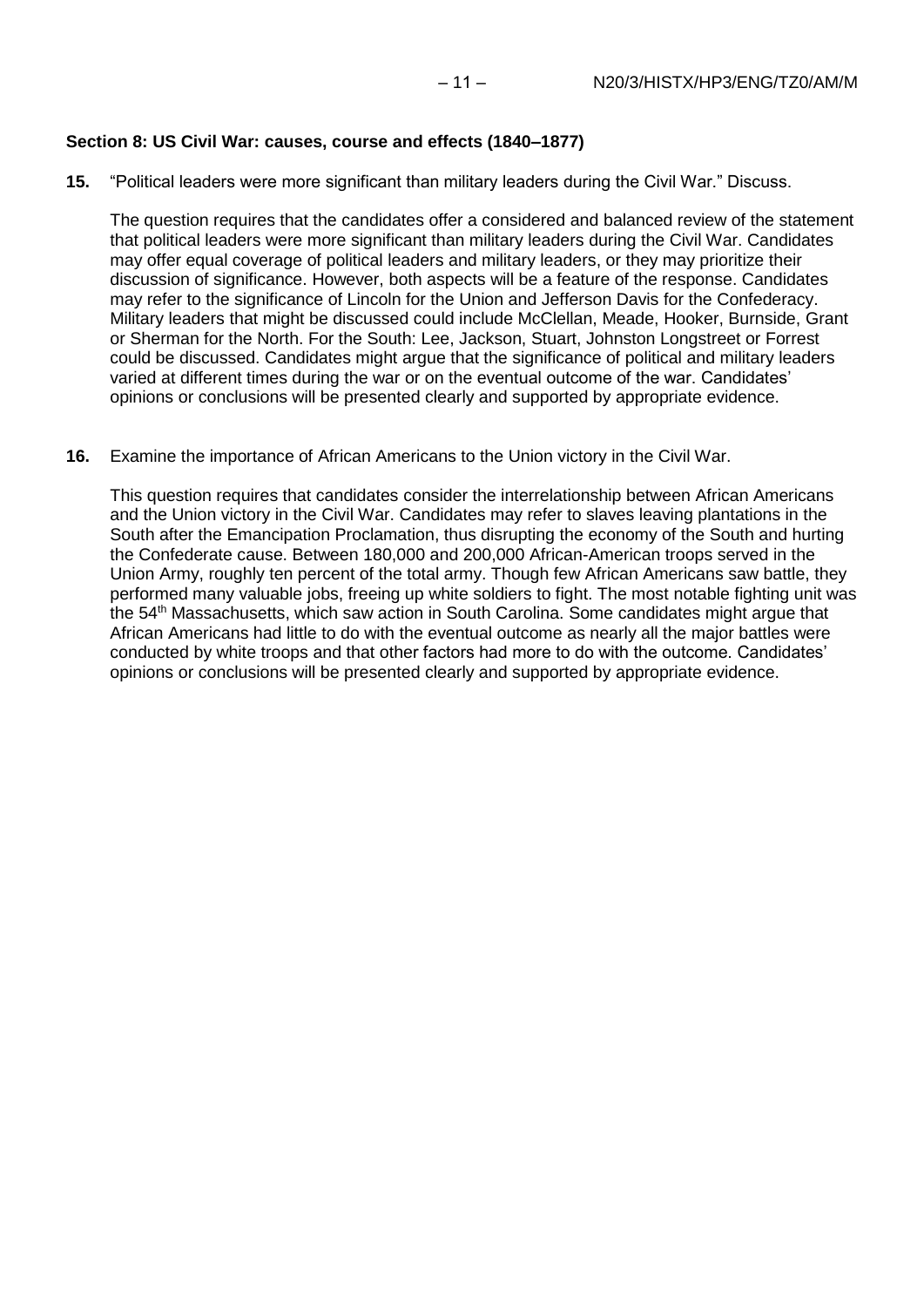### **Section 9: The development of modern nations (1865–1929)**

**17.** Discuss the causes of internal migration in **two** countries in the Americas.

The question requires that candidates offer a considered and balanced review of the causes of internal migration in two countries in the Americas. Throughout this period, internal migration in many countries of the region followed one pattern: from rural areas to the cities. Candidates may refer to the changes introduced in rural areas like the use of machinery or the replacement of agriculture for livestock activities, that caused many workers to leave rural areas for cities. The factories placed in the cities demanded labour and offered many job positions. This, together with the perspective of gaining access to education, health assistance, trade, etc., also pushed many migrants to move to the cities. Other relevant factors may be addressed, for example, the consequences of the wars of independence that destroyed the countryside in many states and forced its inhabitants to move to the cities. Candidates' opinions or conclusions will be presented clearly and supported by appropriate evidence.

**18.** Evaluate the impact of "indigenismo" in **two** countries of the Americas.

The question requires that candidates make an appraisal of "indigenismo", weighing up its strengths and limitations in two countries of the Americas. "Indigenismo" was a movement that advocated for a dominant social and political role for indigenous populations, particularly in those countries where they were a majority. Candidates may argue that during the second half of the 19th century "indigenismo" was a response to the policies taken by the new states to counteract their attempt to assimilate the indigenous populations and to prevent the deterioration in their standards of living. This situation changed during the first half of the 20th century when the ideological message of "indigenismo" influenced the state policies in many countries, as well as the arts, literature and social sciences. Candidates may choose the examples of Mexico or Peru where "indigenismo" had a profound impact. In Mexico, the movement began with the revolution in 1911, and in Peru it influenced the Aprista movement. It was also strong in Bolivia and Brazil. Conversely, in countries like Colombia, Argentina, Ecuador and Guatemala, "indigenismo" had a more limited impact or remained a marginal phenomenon. Candidates' opinions or conclusions will be presented clearly and supported by appropriate evidence.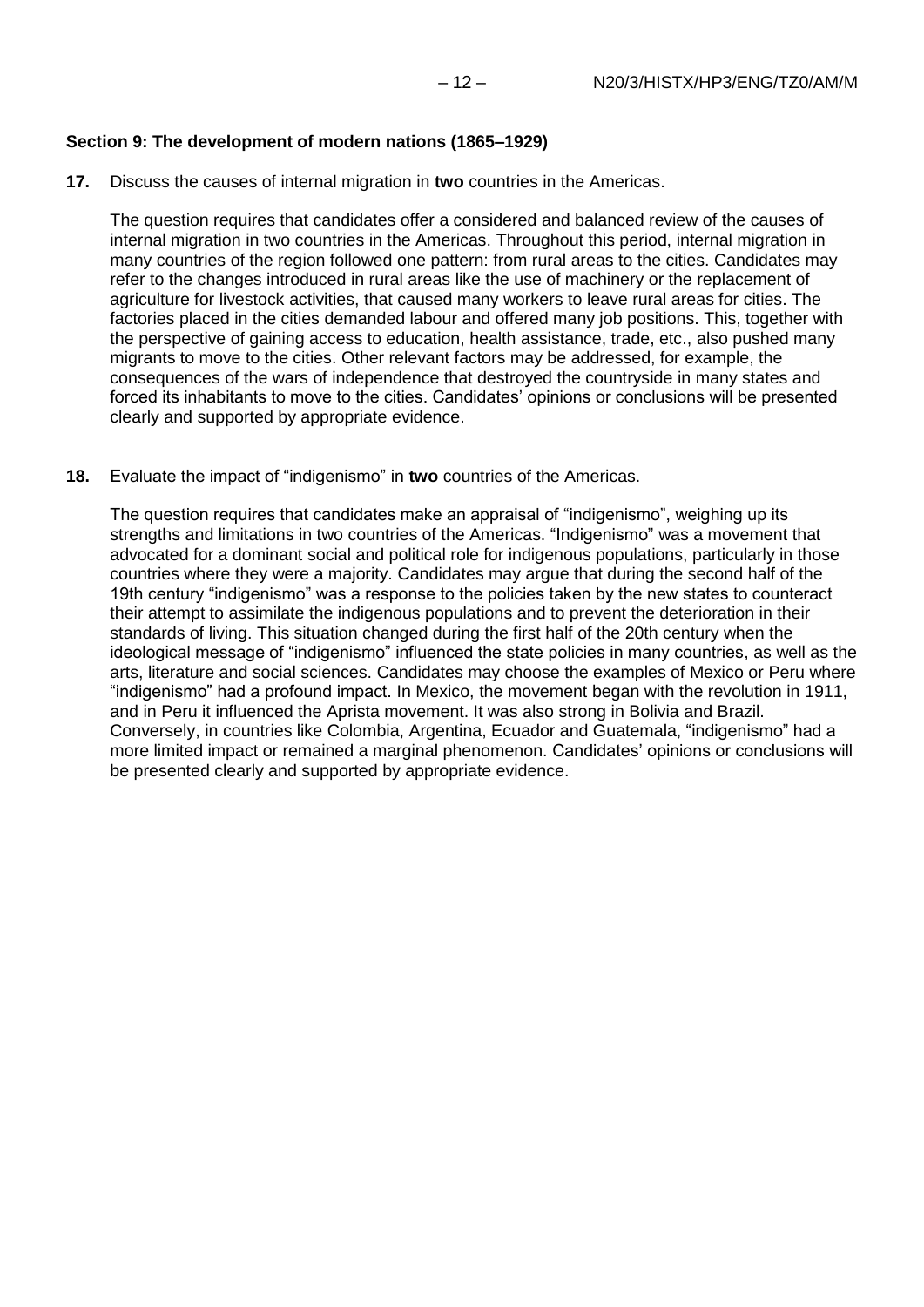### **Section 10: Emergence of the Americas in global affairs (1880–1929)**

**19.** Compare and contrast the impact of the Big Stick policy with that of Dollar Diplomacy.

The question requires that candidates give an account of the similarities and differences of the impact of the Big Stick policy and Dollar Diplomacy, referring to both throughout. There does not need to be an equal number of each. Candidates may refer to the immediate impact and the longterm impact of both. Similarities could be that they both dealt with Latin America and justified US intervention. Both policies resulted in military occupation of Caribbean and Central American nations. Both resulted in the US dominating the region. Differences could be that the Big Stick policy of Roosevelt implied the use of force or the threat of force to control nations, whereas the Dollar Diplomacy of Taft meant using investments in Latin American nations to influence them. Despite the apparent differences, both resulted in US intervention. The impact of each policy will also be dependent upon the countries chosen. Candidates' opinions or conclusions will be presented clearly and supported by appropriate evidence.

**20.** "German aggression was the most important reason for US entry into the First World War." To what extent do you agree with this statement?

The question requires that candidates consider the merits or otherwise of the statement that German aggression was the most important reason for US entry into the First World War. The renewal of unrestricted submarine warfare by Germany in February 1917, is often seen as the reason for US entry. German aggression might include the Zimmerman telegram to Mexico urging them to enter the war against the US. Other reasons for US entry could be to support the Allies, to ensure repayment of loans made to the Allies and Wilson's desire to participate in post-war peace talks. Candidates may refer to many reasons for US entry, but they must focus on whether German aggression was the most important reason. Candidates' opinions or conclusion will be presented clearly and supported by appropriate evidence.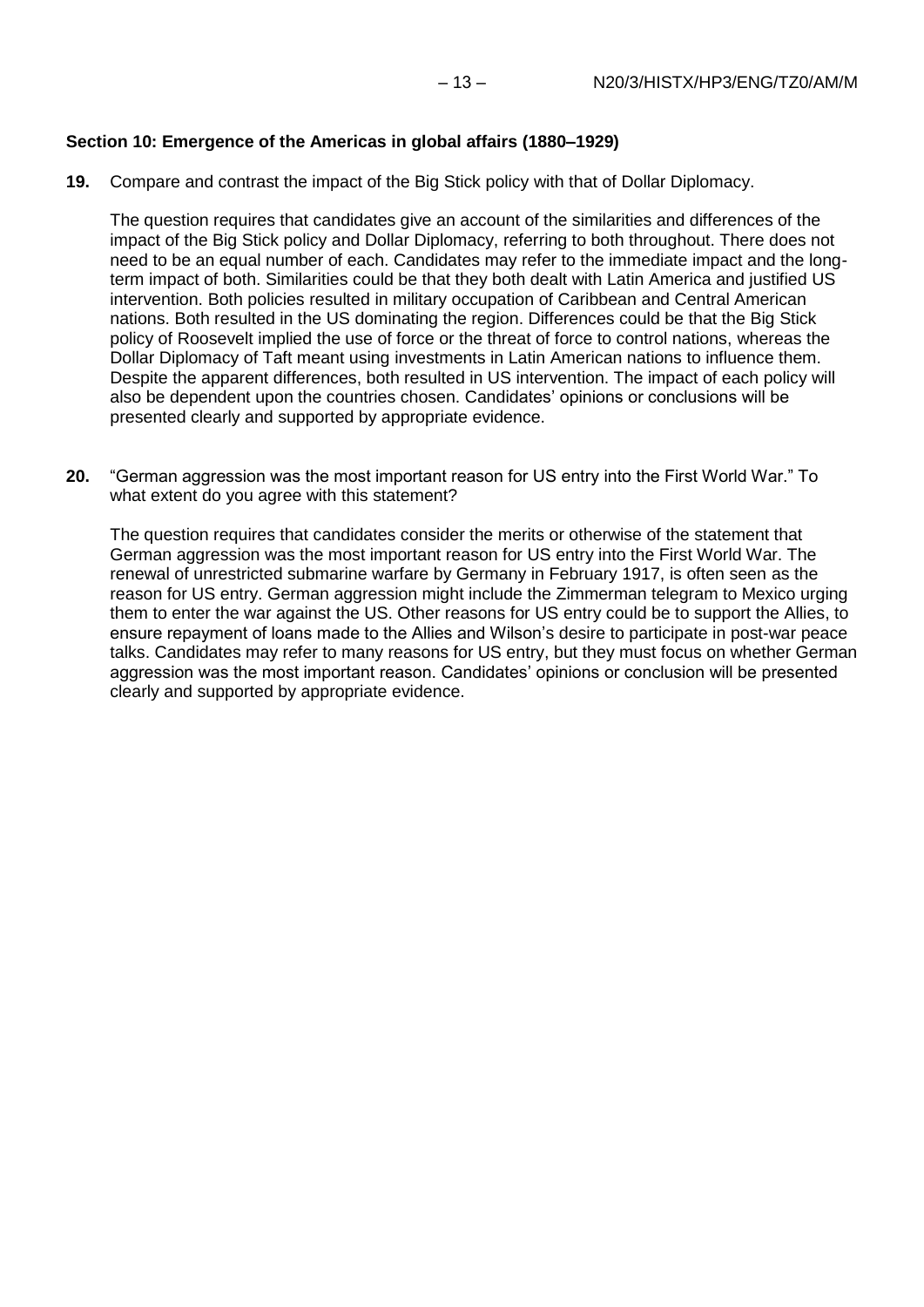#### **Section 11: The Mexican Revolution (1884–1940)**

**21.** Examine the challenges faced by Obregón and Calles between 1920 and 1940.

The question requires that candidates consider the interrelationship between the challenges faced by Obregón and Calles between 1920 and 1940. Candidates may refer to the challenges faced by Obregón during his presidency like his challenging relationship with the Regional Confederation of Mexican Workers (CROM) and his secretary Morones Negrete, or the conflict with the Catholic Church that did not approve a number of articles from the constitution and therefore limited its action. Another serious challenge was the rebellion of Obregón's former finance minister, Adolfo de la Huerta. Regarding the presidency of Calles, candidates may refer to the menace of military coups that forced the president to reduce the influence of the army in Mexico's political life. Calles's anticlerical policies were more severe than those taken by Obregón since Calles was determined to remove the influence of the Catholic Church in politics and education. This renewed the old conflict with the church provoking the Cristero War. Calles also approved legislation restricting alien ownership of land and regulating the petroleum industry. Both actions, together with the rejection of the Bucareli treaty and Mexico's support to liberals in Nicaragua, aggravated relations with the US. Candidates' opinions or conclusions will be presented clearly and supported by appropriate evidence.

**22.** Evaluate the impact of the Mexican Revolution on women.

The question requires that candidates make an appraisal of the impact of the Mexican Revolution on women, weighing up its strengths and limitations. Candidates may refer to their incorporation, voluntary or compulsory, as soldiers. Known as *soldaderas*; women took part in the fighting and also provided a range of services like foraging, food preparation, arms smuggling and nursing. Candidates may also refer to the impact of the revolution on women's work since it affected industrial production: causing factory closures and wage reductions. The revolution also pushed women to participate in mutual aid societies, mobilizations and strikes across the region of Mexico City. The recognition gained by women during the Revolution led to the celebration of the first feminist congress in 1916 with the aim of promoting women's right to vote. Other relevant factors may be addressed, for example, president Carranza's new Law of Family Relations that gave married women new rights: allowing for paternity suits (previously forbidden) and the recognition of illegitimate children; or the Constitution of 1917 that incorporated a number of laws to protect working mothers and their children. Candidates' opinions or conclusions will be presented clearly and supported by appropriate evidence.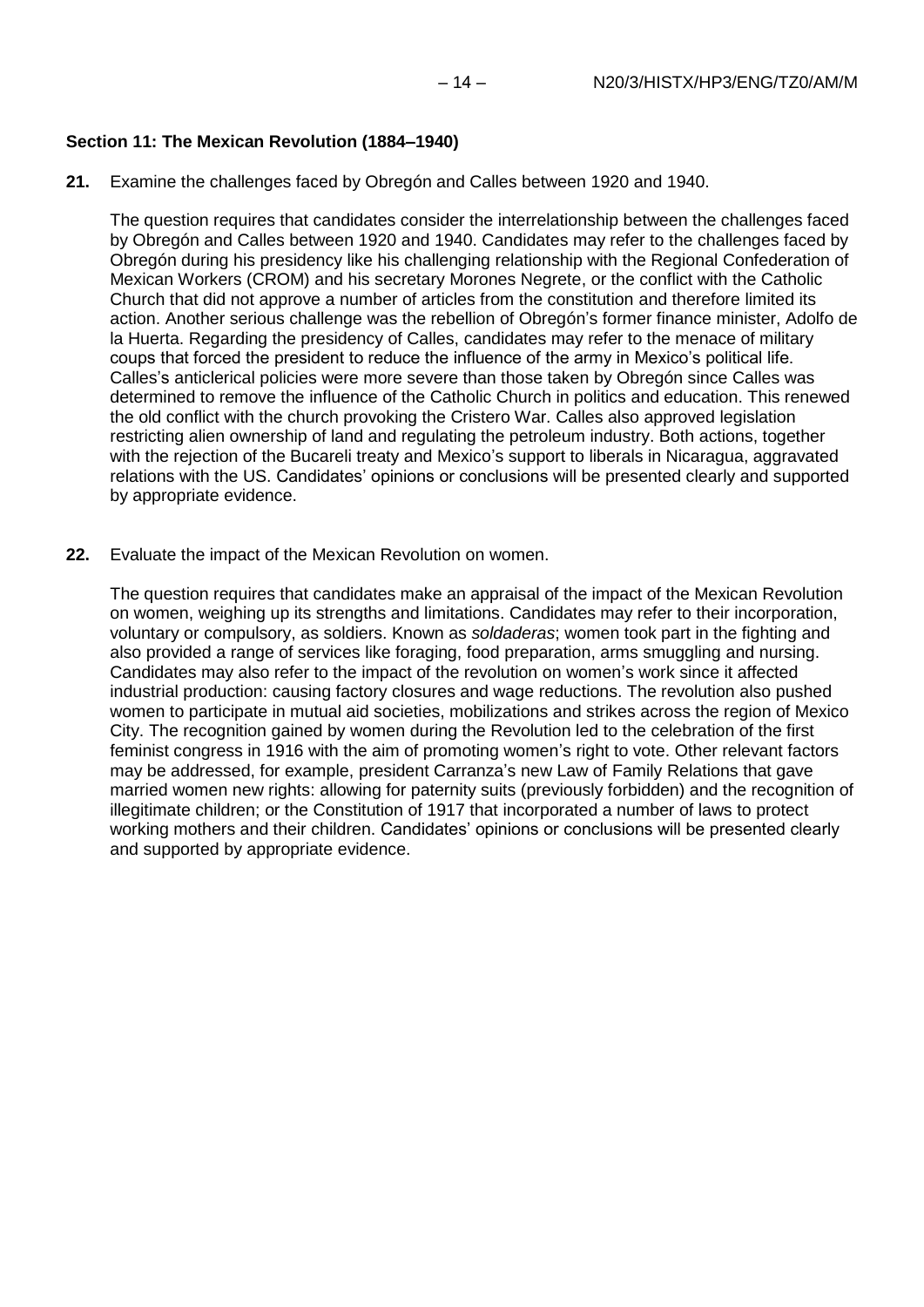### **Section 12: The Great Depression and the Americas (mid 1920s–1939)**

**23.** "Critics of the New Deal had limited impact." To what extent do you agree with this statement?

The question requires that candidates consider the merits or otherwise of the statement that critics of the New Deal had limited impact. Candidates may support the statement by indicating that despite criticism from the left and from the right, Franklin Delano Roosevelt (FDR) was able to pass nearly all New Deal legislation. Well-known critics include the American Liberty League, which warned of the dangers of socialism; Father Charles Coughlin who challenged the New Deal for not doing more; and Senator Huey Long with his Share the Wealth Clubs. The Republican Party was opposed to most of FDR's programs but because of their limited numbers it had little impact. Candidates might counter the statement by emphasizing the Supreme Court rulings, declaring the Agricultural Adjustment Act (AAA) and the National Recovery Administration (NRA) unconstitutional. Candidates' opinions or conclusions will be presented clearly and supported by appropriate evidence.

**24.** "Import substitution industrialization (ISI) was successful in dealing with the problems of the Great Depression." Discuss with reference to **one** Latin American country.

The question requires that candidates offer a considered and balanced review of whether import substitution industrialization (ISI) was successful in dealing with the problems of the Great Depression in one Latin American country. Argentina and Brazil are the most likely choices, but other countries are possible. For Brazil, Vargas implemented ISI by state-guided capitalism, sometimes called corporatism, and stimulated production in steel and iron. Brazil's industrial output doubled between 1931 and 1936. For Argentina, the *Concordancia* established new industries in chemical, electrical and metal products, though mostly with foreign capital. Domestic production increased and by 1936, most of the crisis had ended. Candidates may discuss other problems associated with the Great Depression, for example, social unrest, but the focus should be on economic issues. Candidates' opinions or conclusions will be presented clearly and supported by appropriate evidence.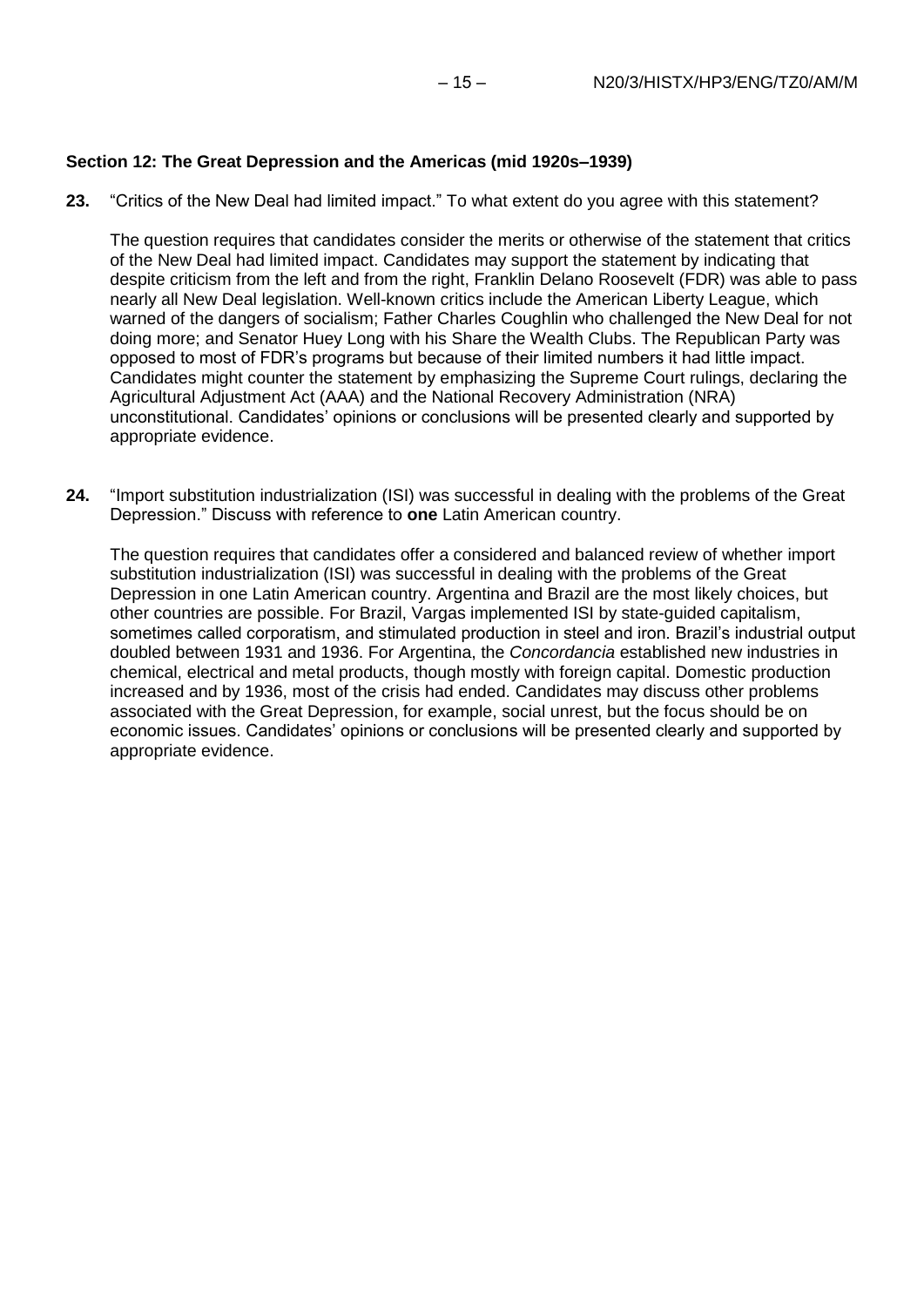### **Section 13: The Second World War and the Americas (1933–1945)**

**25.** To what extent did the United States follow its policy of neutrality prior to entering the Second World War?

The question requires that candidates consider the extent to which the United States followed its policy of neutrality prior to entering the Second World War. Candidates may refer to the Neutrality Acts of 1935, 1936 and 1937, which limited US response to aggression abroad. The Acts established that the US wished to stay out of war by eliminating some of the factors, such as selling weapons and making loans to belligerent nations, which pulled it into the First World War. However, as the Second World War began, US policy shifted to allow some aid to the Allies. The Neutrality Law of 1939 allowed the US to sell weapons on a cash-and-carry basis. In 1941, this became known as Lend-Lease. The US also traded destroyers to Great Britain in 1940 and later took over defense of the western Atlantic. In 1941, the US and Great Britain signed the Atlantic Charter. In Asia, as Japan expanded into China and Indochina, the US established partial, then total, trade embargoes. Candidates will have to decide if these actions follow a policy of neutrality. Candidates' opinions or conclusions will be presented clearly and supported by appropriate evidence.

**26.** Discuss the reasons for, and significance of, US use of atomic weapons against Japan.

The question requires that candidates offer a considered and balanced review of the reasons for, and significance of, US use of atomic weapons against Japan. Candidates may refer to military, economic and political reasons. They may cite that the US used atomic bombs to end the war as soon as possible in order to save lives and to forgo a land invasion of the mainland. Some might say Truman used atomic weapons to show the USSR the power of the US, in the hope of making Stalin more cooperative. Other reasons could be to justify the enormous cost of the bomb, to get revenge on Japan for Pearl Harbor and to gain popular support. The significance of the use of atomic weapons could be the quick conclusion of the war, though that is debatable; it began the atomic age and the arms race; and the establishment of the US as a superpower. Candidates might include other reasons and explanations of significance. Candidates' opinions or conclusions will be presented clearly and supported by appropriate evidence.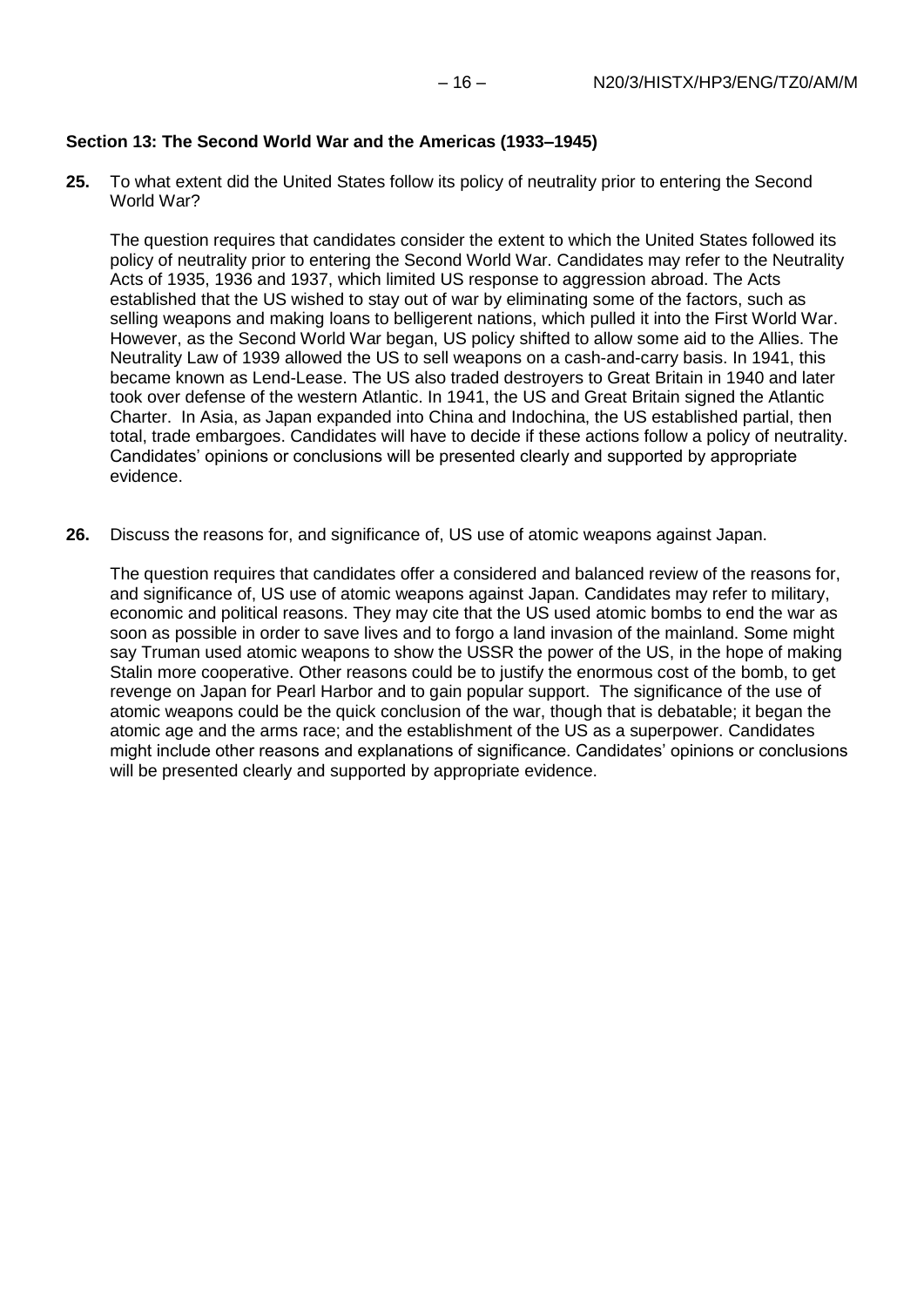### **Section 14: Political developments in Latin America (1945–1980)**

**27.** "Social unrest was the most significant reason for the failure of elected leaders in Latin America." Discuss.

The question requires that candidates offer a considered and balanced review of the statement that social unrest was the most significant reason for the failure of elected leaders in Latin America. Candidates may refer to different social movements that could encompass political parties, minorities, left- or right-wing movements, etc. Candidates may also refer to the banning of popular political parties that led to social conflicts between their supporters and the government. Some may refer to social unrest led by minorities and/or groups that were disenfranchised like indigenous populations and peasants, etc. Candidates may challenge the statement by considering that the main problem elected leaders faced was their illegitimacy, particularly in those cases where popular parties or politicians were disqualified from elections. Candidates may also refer to unsolved economic problems as the main challenge faced by elected leaders. During this period, the influence of the Cold War and the interventions of the US and USSR also encouraged civilian demonstrations and military rebellions that undermined democracy and elected leaders. Candidates' opinions or conclusions will be presented clearly and supported by appropriate evidence.

**28.** Evaluate the effectiveness of the treatment of opposition by **one** military dictator in Latin America.

The question requires that candidates make an appraisal of the treatment of opposition by one military dictator in Latin America, weighing up its effectiveness. Candidates may refer to the wide range of policies used to deal with opposition such as the control of the mass media and the education system; censorship; the suspension of elections; the proscription of political parties, unions, movements and associations. Military dictators in Latin America also compiled black lists of opponents in order to persecute them, force them into exile or to segregate them from social life. Military dictators also applied torture methods to defeat their opponents and discourage any act of rebellion and, in many cases, opponents were illegally imprisoned or killed. Candidates may refer to the effectiveness of these policies considering the survival or not of political parties and civil associations. They may consider the possibility some people had to denounce internationally the treatment of opposition. Also, the return of democratic systems could be considered as a failure of dictators. Candidates' opinions or conclusions will be presented clearly and supported by appropriate evidence.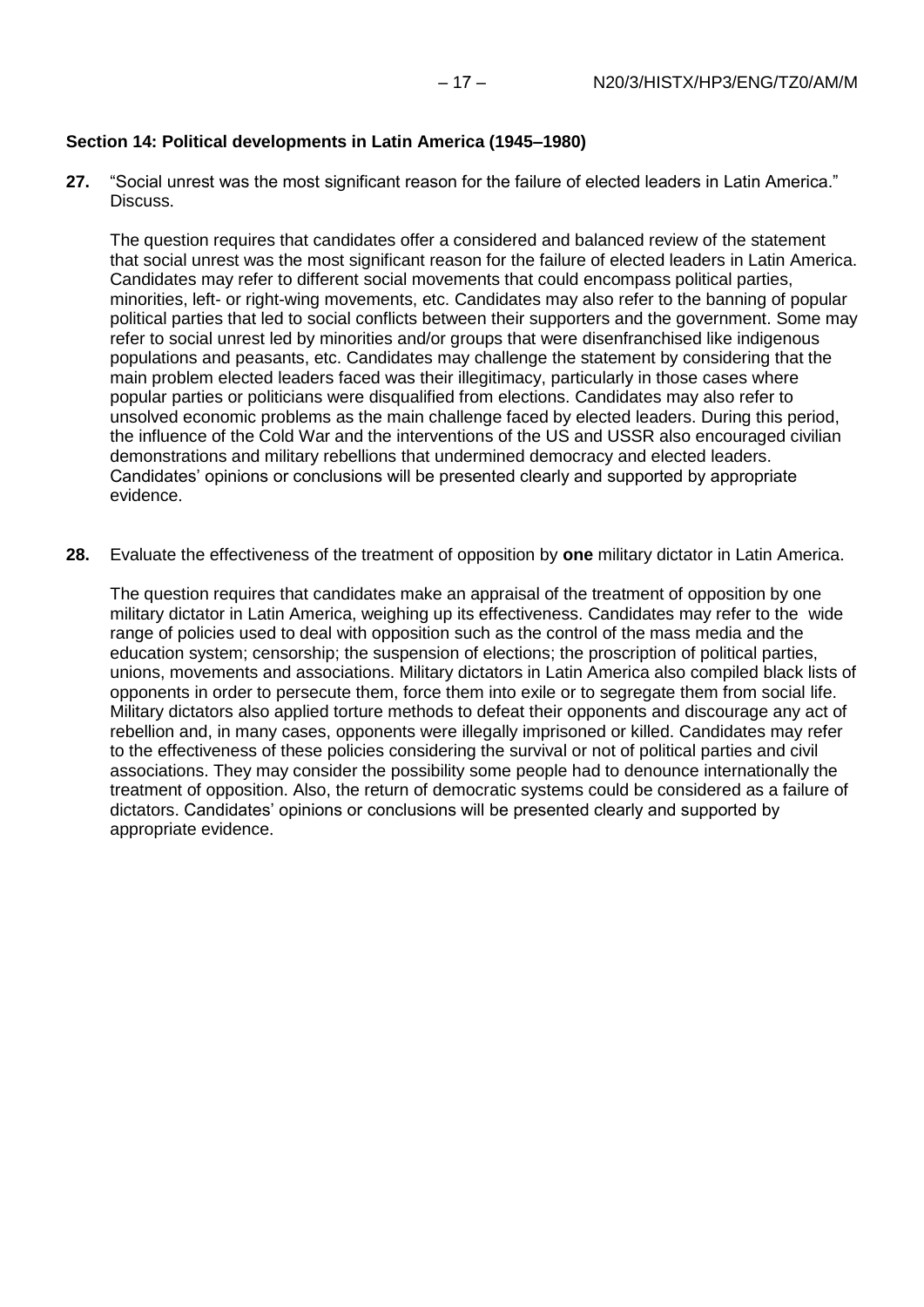### **Section 15: Political developments in the United States (1945–1980) and Canada (1945–1982)**

**29.** Evaluate the impact of the domestic policies of Eisenhower.

This question requires that candidates make an appraisal of the impact of the domestic policies of Eisenhower weighing up the strengths and limitations of those policies. Eisenhower's domestic policies were known as "dynamic conservatism". It attempted to slow down the increased government involvement from the New Deal and Fair Deal. Candidates may refer to the expansion of coverage and benefits of Social Security, increased college student loans and increased federal funding for the teaching of science and math in response to the Soviet launch of Sputnik. Eisenhower was also responsible for the National Highway Act, which started the interstate highway system, and the St. Lawrence Seaway Agreement with Canada. Candidates may also refer to Eisenhower's enforcement of Supreme Court decisions outlawing segregation in schools, such as at Central High School in Little Rock, Arkansas and the passage of two civil rights bills. Candidates' opinions or conclusions will be presented clearly and supported by appropriate evidence.

**30.** To what extent was there social and political change under Pearson and Trudeau?

The question requires that candidates consider the merits or otherwise of the suggestion that there was social and political change under Pearson and Trudeau. Candidates are likely to argue that there was significant social change under Pearson and Trudeau. They may refer to Pearson's introduction of the Canadian Pension Plan and increases in unemployment insurance. Canada officially became a bilingual nation during the 1960s. Trudeau established universal health care and liberalized laws on abortion and homosexuality. Politically both were members of the Liberal Party. Both withstood the Quebec separatist movement, with Trudeau invoking the War Measures Act to suppress the Front de libération du Québec (FLQ)/Quebec Liberation Front. Candidates' opinions or conclusions will be presented clearly and supported by appropriate evidence.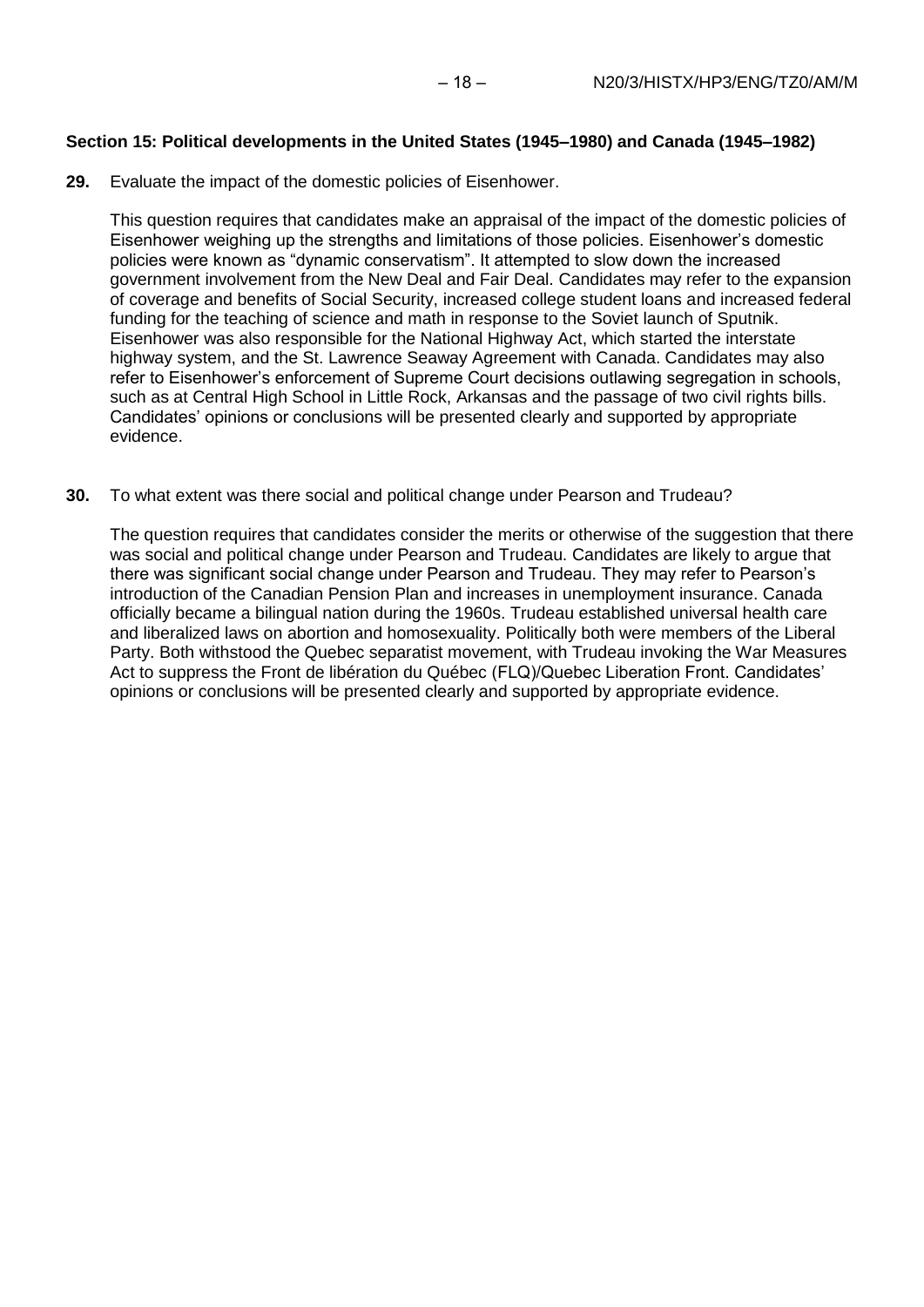#### **Section 16: The Cold War and the Americas (1945–1981)**

**31.** Compare and contrast the policies of Kennedy and Johnson regarding US involvement in Vietnam.

The question requires that candidates give an account of the similarities and differences between Kennedy and Johnson in terms of their policies regarding US involvement in Vietnam, referring to both throughout. There does not need to be an equal number of each. Candidates may refer to both presidents wanting to aid South Vietnam and prevent it from falling to communism. Both presidents gave military and financial aid to South Vietnam and both presidents increased US involvement throughout their presidencies. Contrasts are in the methods used to help South Vietnam. Kennedy continued the use of military advisors, increasing their number to nearly 16,000 to train the South Vietnamese army. He also employed the Strategic Hamlet Program. Johnson, after getting the Gulf of Tonkin Resolution, sent in combat troops in 1965 and began the campaign known as Operation Rolling Thunder, the heavy bombing of North Vietnam. Johnson "Americanized" the war, sending more and more US combat troops into action. Candidates' opinions or conclusions will be presented clearly and supported by appropriate evidence.

**32.** "President Carter's foreign policy improved US relations with Latin America." Discuss.

The question requires that candidates offer a considered and balanced review of the statement that President Carter's foreign policy improved US relations with Latin America. Candidates may refer to Carter's foreign policy based on the defense of human rights. In so doing, he ended financial aid to repressive regimes in Latin America and placed sanctions on Argentina, Brazil and Chile. Whether these actions improved relations is debatable. In Nicaragua, the US ceased support of the repressive dictator Somoza and he was overthrown by the leftist Sandinistas. Carter provided economic aid to the Sandinistas. He also completed negotiations with Panama, turning control of the Canal over to Panama, and began negotiations with Cuba to improve relations. Candidates' opinions or conclusions will be presented clearly and supported by appropriate evidence.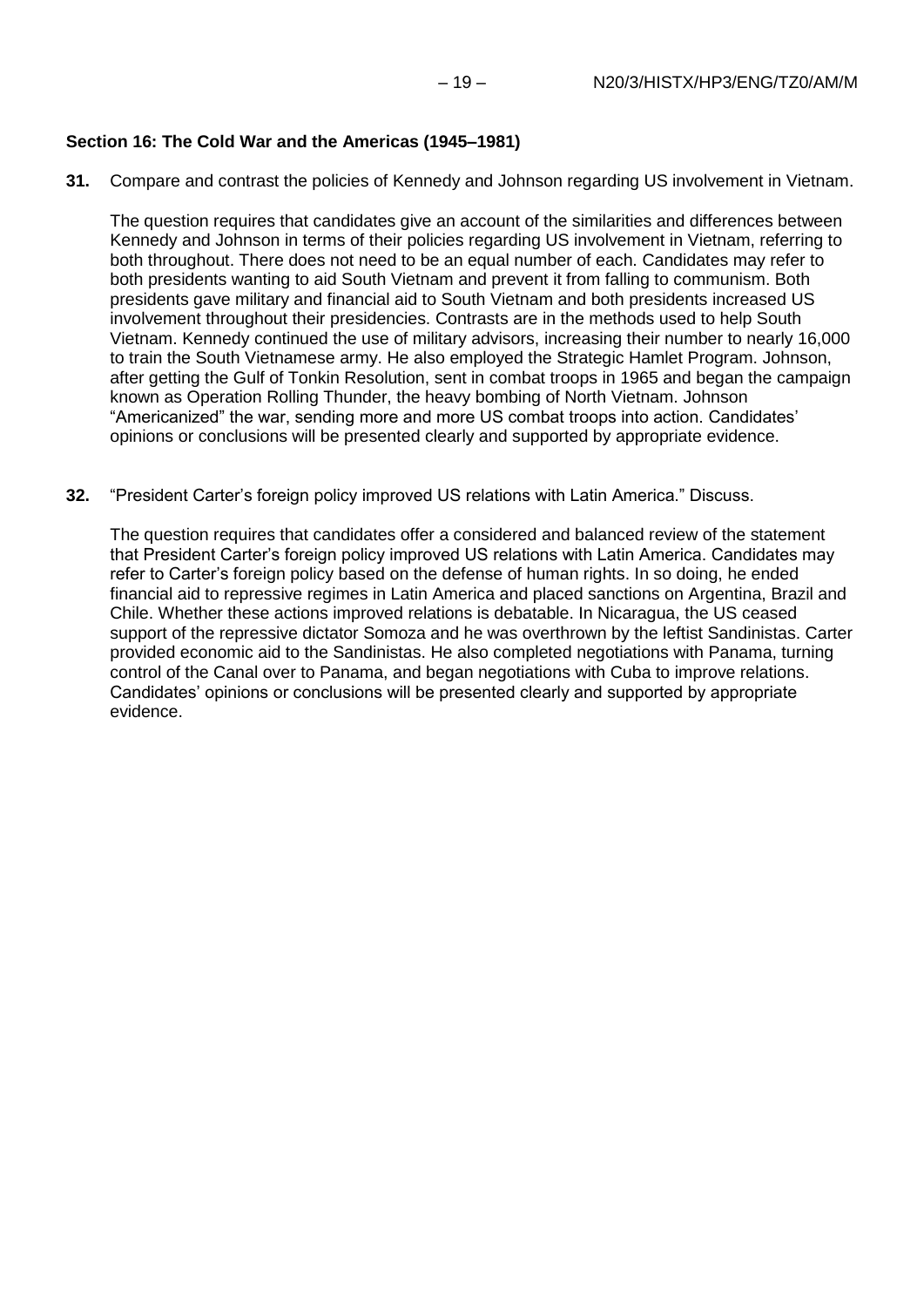#### **Section 17: Civil rights and social movements in the Americas post-1945**

**33.** "Civil rights for indigenous peoples significantly improved after 1945." To what extent do you agree with this statement?

The question requires that candidates consider the merits or otherwise of the statement that civil rights for indigenous peoples significantly improved after 1945. Candidates may refer to one or two countries in depth, or to several countries in a broader sense. Civil rights could include voting rights, legal rights, economic rights, equal education, restoration of lost lands, sovereignty over their affairs and support of their culture. Candidates may refer to the American Indian Movement in the United States and their actions at Alcatraz, or to the Bureau of Indian Affairs and Wounded Knee. For Canada, they might refer to the actions and accomplishments of First Nations, Inuit and Metis. In Mexico, candidates might refer to the actions and accomplishments of the National Zapatista Liberation Army (EZLN). Candidates might refer to actions taken by the United Nations and the passage of the Declaration on the Rights of Indigenous Peoples in 2007. Candidates' opinions or conclusions will be presented clearly and supported by appropriate evidence.

**34.** Discuss the reasons for, and the impact of, youth protests in the 1960s and 1970s in **one** country of the Americas.

The question requires that candidates offer a considered and balanced review of the reasons for and the impact of youth protests in the 1960s and 1970s in one country of the Americas. Reasons for protests may predate the timeframe and consequences may go beyond the timeframe, but they must be clearly linked to the issue raised in the question. Candidates may refer to the US and the anti-war movement, but accept any country where youth protests occurred. The youth protests in the US focused on the Vietnam War and the draft. Candidates may argue that the youth protests led to Johnson declining to run for re-election, caused both parties to campaign on ending the war, and eventually ending the draft. The youth protests also bolstered the presidential campaigns of Eugene McCarthy and Robert Kennedy. Youth protests in the US also supported the African American Civil Rights movement as well as the feminist movement. Students in Mexico protested against their government and in favour of land reform. Youth protests also occurred in Argentina, Brazil and Chile with varying causes and results. Candidates' opinions or conclusions will be presented clearly and supported by appropriate evidence.